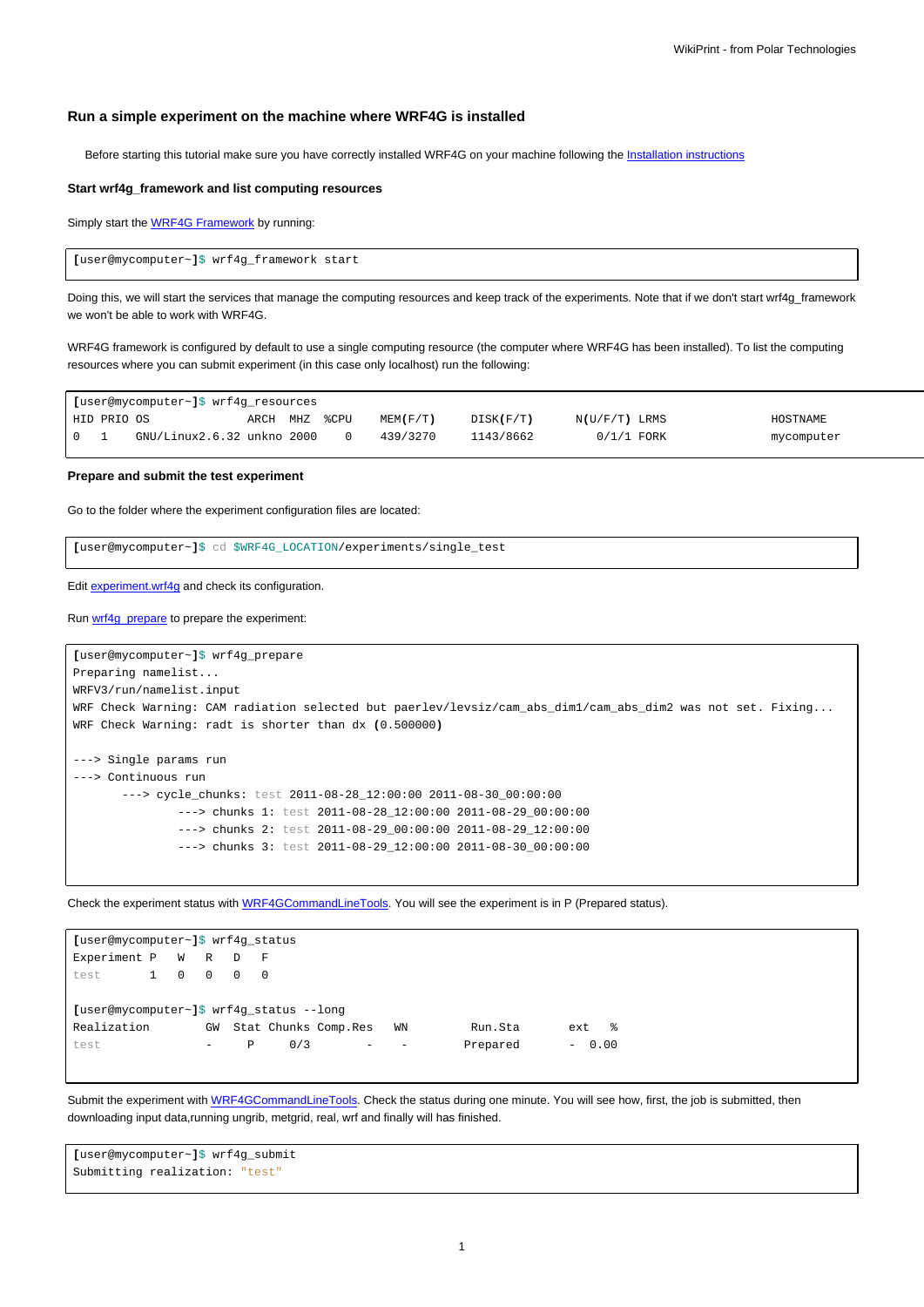| Submitting Chunk 1:                      |              | 2011-08-28_12:00:00 |                  | 2011-08-29_00:00:00     |                   |                                            |                  |  |  |  |
|------------------------------------------|--------------|---------------------|------------------|-------------------------|-------------------|--------------------------------------------|------------------|--|--|--|
| Submitting Chunk 2:                      |              |                     |                  | 2011-08-29_00:00:00     |                   | 2011-08-29_12:00:00<br>2011-08-30 00:00:00 |                  |  |  |  |
| Submitting Chunk 3:                      |              |                     |                  | 2011-08-29 12:00:00     |                   |                                            |                  |  |  |  |
|                                          |              |                     |                  |                         |                   |                                            |                  |  |  |  |
| [user@mycomputer~]\$ wrf4g_status        |              |                     |                  |                         |                   |                                            |                  |  |  |  |
| Experiment P W R                         |              | $\mathbb{D}$        | $_{\rm F}$       |                         |                   |                                            |                  |  |  |  |
| $\mathbf 0$<br>1<br>test                 | $\mathbf{0}$ | $\circ$             | $\mathbf 0$      |                         |                   |                                            |                  |  |  |  |
|                                          |              |                     |                  |                         |                   |                                            |                  |  |  |  |
| [user@mycomputer~]\$ wrf4g_status --long |              |                     |                  |                         |                   |                                            |                  |  |  |  |
| Realization                              |              |                     |                  | GW Stat Chunks Comp.Res | WN                | Run.Sta                                    | $ext$ $%$        |  |  |  |
| test                                     | $\mathbf{0}$ |                     | W <sub>1/3</sub> | $\qquad \qquad -$       | $\qquad \qquad -$ | Submitted                                  | $-0.00$          |  |  |  |
|                                          |              |                     |                  |                         |                   |                                            |                  |  |  |  |
| [user@mycomputer~]\$ wrf4g_status --long |              |                     |                  |                         |                   |                                            |                  |  |  |  |
| Realization                              |              |                     |                  | GW Stat Chunks Comp.Res | WN                | Run.Sta                                    | ext<br>$\approx$ |  |  |  |
| testc                                    | $\Omega$     |                     | $R$ 1/3          | mycomputer sipc18       |                   | real                                       | $-0.00$          |  |  |  |
|                                          |              |                     |                  |                         |                   |                                            |                  |  |  |  |
| [user@mycomputer~]\$ wrf4g_status --long |              |                     |                  |                         |                   |                                            |                  |  |  |  |
| Realization                              |              |                     |                  | GW Stat Chunks Comp.Res | WN                | Run.Sta                                    | ႜၟ<br>ext        |  |  |  |
| testc                                    | 0            |                     | $R$ 1/3          | mycomputer sipc18       |                   | real                                       | $-0.00$          |  |  |  |
|                                          |              |                     |                  |                         |                   |                                            |                  |  |  |  |

## **Check the experiment output and log**

The location where output and log files are stored is defined with the WRF4G\_BASEPATH variable in [resources.wrf4g.](https://meteo.unican.es/trac/wiki/WRF4Gresources_wrf4g) Check WRF4G\_LOCATION/etc/resources.wrf4g to discover where WRF4G\_BASEPATH is pointing. You'll see it is pointing to \$WRF4G\_LOCATION/repository/output. Go to \$WRF4G\_LOCATION/repository/output/test/testc and see the folders structure and the output files.

```
[user@mycomputer~]$ ls -lh /tmp/WRF4G/repository/output/test/test/output
total 420K
-rw-rw-r-- 1 valva valva 6.2K 2011-10-28 12:40 wrf24hc_d01_20110828T120000Z_20110828T120000Z.nc
-rw-rw-r-- 1 valva valva 6.2K 2011-10-28 12:41 wrf24hc_d01_20110829T000000Z_20110829T000000Z.nc
-rw-rw-r-- 1 valva valva 6.2K 2011-10-28 12:43 wrf24hc_d01_20110829T120000Z_20110829T120000Z.nc
-rw-rw-r-- 1 valva valva 14K 2011-10-28 12:40 wrfout_d01_20110828T120000Z_20110828T180000Z.nc
-rw-rw-r-- 1 valva valva 11K 2011-10-28 12:40 wrfout_d01_20110828T210000Z_20110829T000000Z.nc
-rw-rw-r-- 1 valva valva 14K 2011-10-28 12:41 wrfout_d01_20110829T000000Z_20110829T060000Z.nc
-rw-rw-r-- 1 valva valva 11K 2011-10-28 12:41 wrfout_d01_20110829T090000Z_20110829T120000Z.nc
-rw-rw-r-- 1 valva valva 14K 2011-10-28 12:43 wrfout_d01_20110829T120000Z_20110829T180000Z.nc
-rw-rw-r-- 1 valva valva 11K 2011-10-28 12:43 wrfout_d01_20110829T210000Z_20110830T000000Z.nc
-rw-rw-r-- 1 valva valva 3.4K 2011-10-28 12:40 wrfrain_d01_20110828T190000Z_20110828T190000Z.nc
-rw-rw-r-- 1 valva valva 3.4K 2011-10-28 12:41 wrfrain_d01_20110829T070000Z_20110829T070000Z.nc
-rw-rw-r-- 1 valva valva 3.4K 2011-10-28 12:43 wrfrain_d01_20110829T190000Z_20110829T190000Z.nc
-rw-rw-r-- 1 valva valva 99K 2011-10-28 12:40 wrfxtrm_d01_20110828T120000Z_20110829T000000Z.nc
-rw-rw-r-- 1 valva valva 99K 2011-10-28 12:41 wrfxtrm_d01_20110829T000000Z_20110829T120000Z.nc
-rw-rw-r-- 1 valva valva 99K 2011-10-28 12:43 wrfxtrm_d01_20110829T120000Z_20110830T000000Z.nc
[user@mycomputer~]$ tree /tmp/WRF4G/repository/output/test/test
.
??? log
? ??? log_1_1.tar.gz
? ??? log_2_2.tar.gz
? ??? log_3_3.tar.gz
??? namelist.input
??? output
? ??? wrfout_d01_19830825T120000Z_19830825T233000Z.nc
? ??? wrfout_d01_19830826T000000Z_19830826T000000Z.nc
? ??? wrfout_d01_19830826T000000Z_19830826T113000Z.nc
? ??? wrfout_d01_19830826T120000Z_19830826T120000Z.nc
? ??? wrfout_d01_19830826T120000Z_19830826T233000Z.nc
? ??? wrfout_d01_19830827T000000Z_19830827T000000Z.nc
? ??? wrfrain_d01_19830826T000000Z_19830826T000000Z.nc
? ??? wrfrain_d01_19830826T120000Z_19830826T120000Z.nc
```